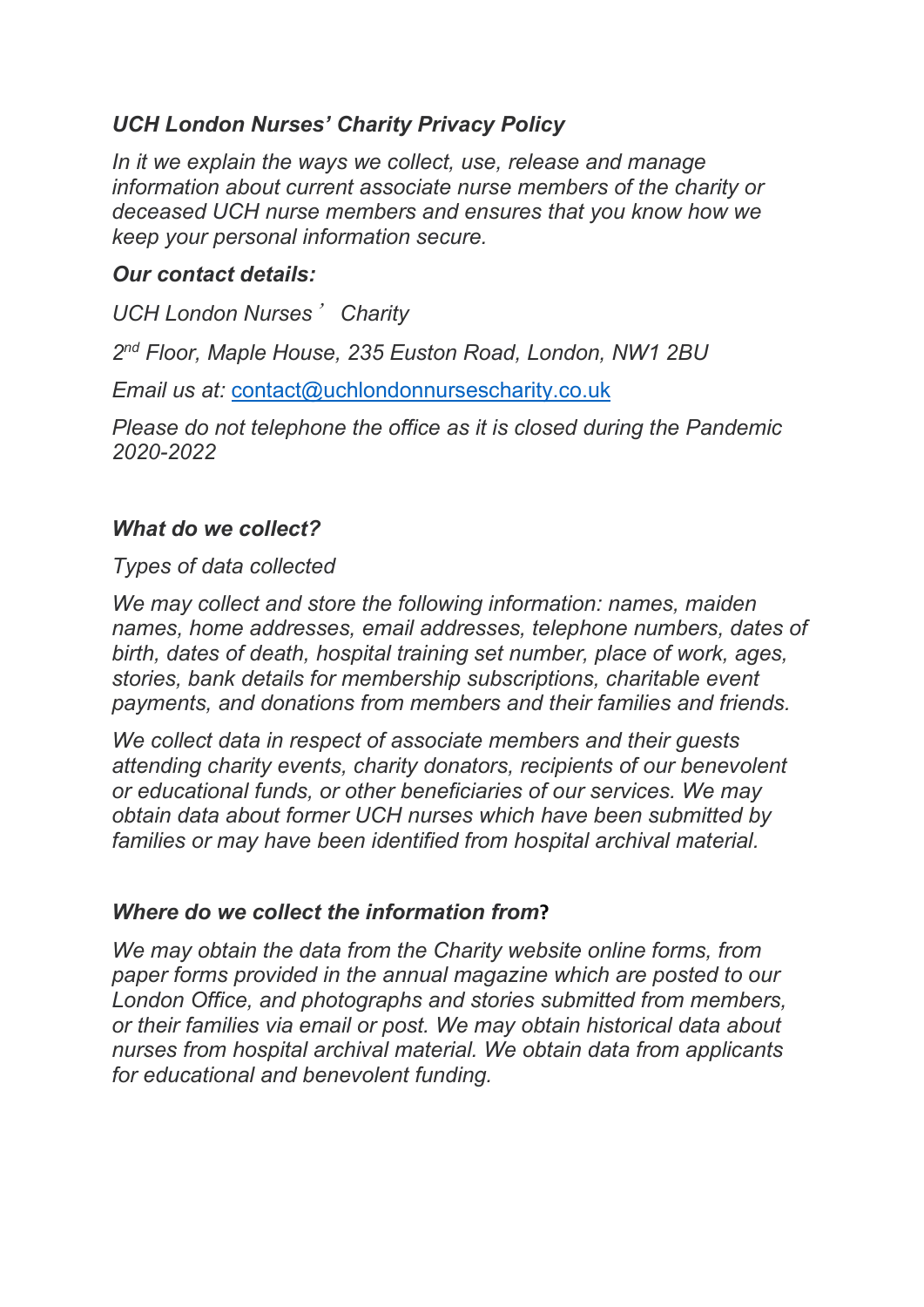### *How do we use the data?*

*Bank details are obtained and used to receive membership fees and event payments and donations. Bank details of beneficiaries are also used to make payments to them.* 

*Current membership details such as name and addresses are published in the annual magazine. Deceased member names and dates of death may be announced within the magazine with permissions from a member of the family or next of kin.*

*We may use the information we hold to disseminate personally specific or general membership news or messages via email communications or by post. Such communications might be about payments due, lapsed memberships, to respond to benevolence or educational questions and applications, to ask opinions, disseminate surveys, or to send membership updates.*

*Photos, stories and historical memoirs may be published within the annual magazine or on the website with the individual member or their family permissions sought or granted.*

# **How long do we keep the information for?**

*If membership lapses, then your information is stored on a database for two years and then deleted. Deceased members data is held on a separate data base for 10 years.* 

*Life members are asked whether they give permission for their data to be retained. Annual membership permissions to retain personal data is requested at renewal.* 

*Beneficiaries bank and personal details are kept for the duration of the membership and then deleted after two years if membership lapses or is deceased.* 

#### **How we protect your information**.

*We have a secure password protected member database held on One Drive which is accessed only by authorised Trustees and the Charity's Administrator.*